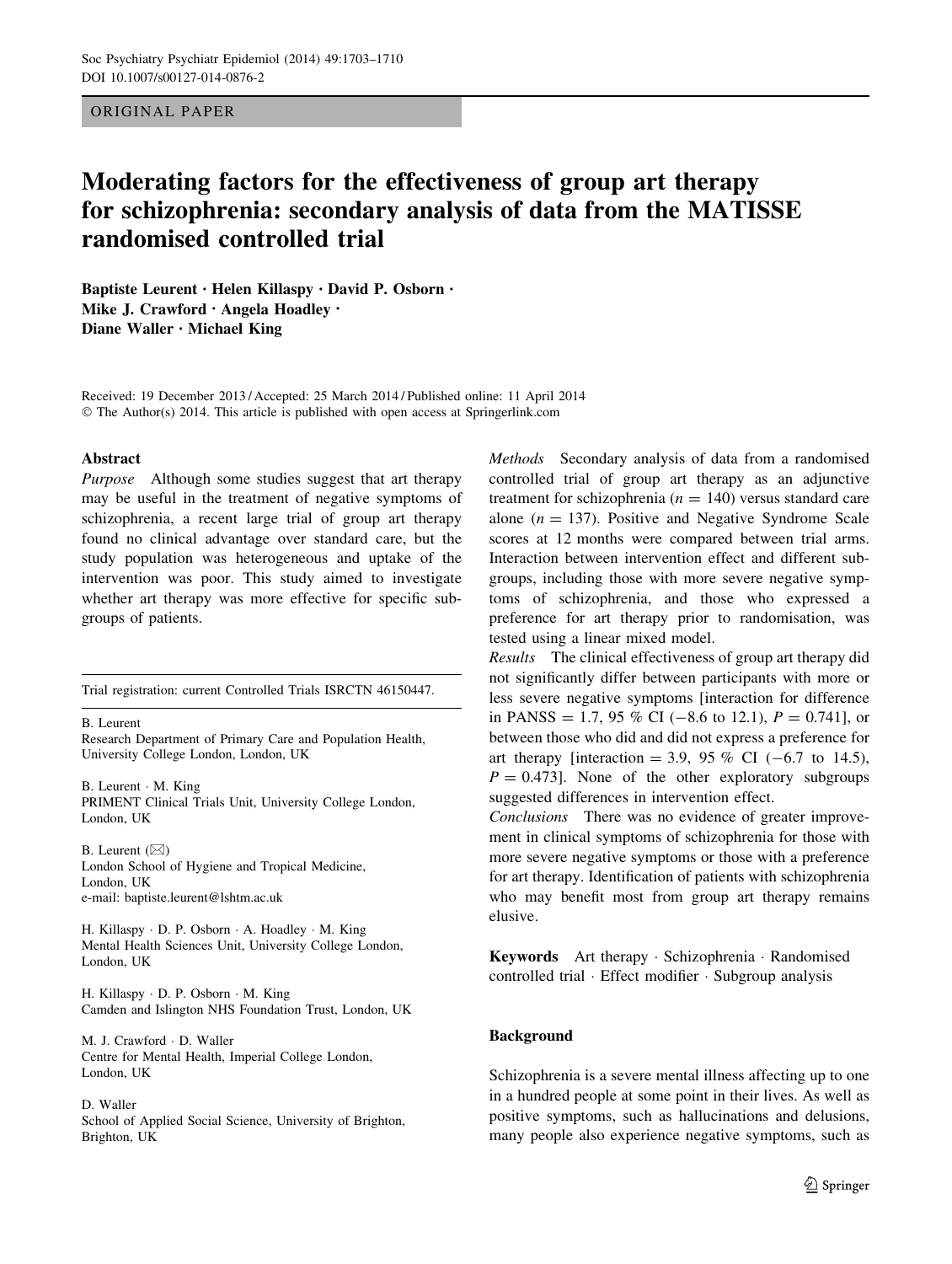apathy and reduced organisational skills that can greatly impair their everyday functioning [\[1](#page-7-0)]. Art therapy, a form of psychotherapy which uses the medium of art to facilitate personal expression and understanding of emotions [\[2](#page-7-0)], has been shown through one exploratory trial to be associated with improvement of negative symptoms of schizophrenia (3) and, along with other arts therapies, is included in [[3\]](#page-7-0) the United Kingdom (UK) National Institute for Health and Clinical Excellence (NICE) guidelines for the treatment of schizophrenia [\[4](#page-7-0)]. However, a recent large pragmatic randomised controlled trial, the ''MATISSE'' study (Multicentre study of Art Therapy In Schizophrenia; Systematic Evaluation), found no evidence of a population-level effect of group art therapy over treatment as usual in terms of global functioning or symptoms of mental illness [\[5](#page-7-0)]. Nevertheless, results from a qualitative sub-study conducted alongside the MATISSE trial suggested that some patients reported benefits from the intervention, such as improvement in self esteem and social confidence [\[6](#page-7-0)]. Identifying subgroups of patients who are most likely to benefit from an intervention is obviously important when resource constraints limit its provision. However, large datasets are required to identify factors predictive of better outcome (such as patient characteristics). The MATISSE study included over 400 participants with a diagnosis of schizophrenia, an adequate sample size to explore potential predictors of difference in effectiveness. Based on previous research, two factors appear to be of particular interest: the severity of negative symptoms experienced [\[3](#page-7-0), [4](#page-7-0)]; and having a preference for art therapy. One possible explanation for the lack of effectiveness reported in the MATISSE trial was the low uptake of art therapy groups [\[7](#page-7-0)]. The trial was pragmatic in nature and included a heterogeneous group of participants. Beyond a general willingness to be randomised to one of the trial arms and adhere to the allocated treatment, no specific account was taken of participants' interest in art therapy before recruitment and randomisation. Participant preference for the interventions offered in a randomised trial may influence recruitment, attrition and adherence [[8,](#page-7-0) [9\]](#page-7-0). It follows that those who are randomised to receive their treatment of choice may derive greater benefits than those with little interest in it, possibly through higher adherence to the intervention. It is also possible that those who were more comfortable talking about their feelings and more interested in creative arts may have derived more benefit from the art therapy groups. Similarly, those who are generally more adherent with their mental health treatment may have been more likely to engage constructively with the intervention. Finally, the participants recruited into the MATISSE trial had a median duration of illness of 15 years and it may be that the intervention has greater effectiveness at an earlier stage of the illness.

In this study, we sought to investigate the hypotheses that the clinical effectiveness of group art therapy delivered in the MATISSE trial was related to (a) the severity of negative symptoms of schizophrenia and (b) having a preference for the art therapy intervention. We also explored other related participant characteristics for their association with the effectiveness of the intervention: gender, adherence with current treatment and support; degree to which they felt comfortable talking about their feelings; interest in creative arts; and length of contact with mental health services.

# Methods

This paper reports results of a secondary analysis of data collected in the MATISSE randomised controlled trial (ISRCTN46150447). The trial protocol and main results are reported elsewhere [\[10](#page-7-0), [11\]](#page-7-0).

## MATISSE trial overview

The objective of the MATISSE trial was to evaluate the clinical and cost-effectiveness of interactive group art therapy for patients with a diagnosis of schizophrenia. After recruitment, participants were randomly allocated to one of three arms: treatment as usual; treatment as usual plus activity group; treatment as usual plus interactive group art therapy. The activity group provided an ''attention control'' arm to allow for the effect of attending a group activity and is not part of this secondary analysis. Participants were interviewed at recruitment, 12 and 24 months using standardised measures to assess symptoms of schizophrenia, global functioning, satisfaction with care, engagement with treatment and social functioning. The trial found that the addition of art therapy to usual care resulted in no clinical advantage over usual care alone or usual care plus activity groups and was not more costeffective [[5\]](#page-7-0).

# Settings and participants

Participants were recruited in 15 community based secondary mental health and social care services in four centres across UK (West London, North London, Avon and Wiltshire, and Belfast). Inclusion criteria included being at least 18 years old and having a clinical diagnosis of schizophrenia confirmed by operationalised criteria using case note review [[12\]](#page-7-0). Those whose mental health problems meant they lacked capacity to be able to give informed consent to participate were excluded, as were those unable to speak sufficient English to complete baseline assessment, and those currently receiving any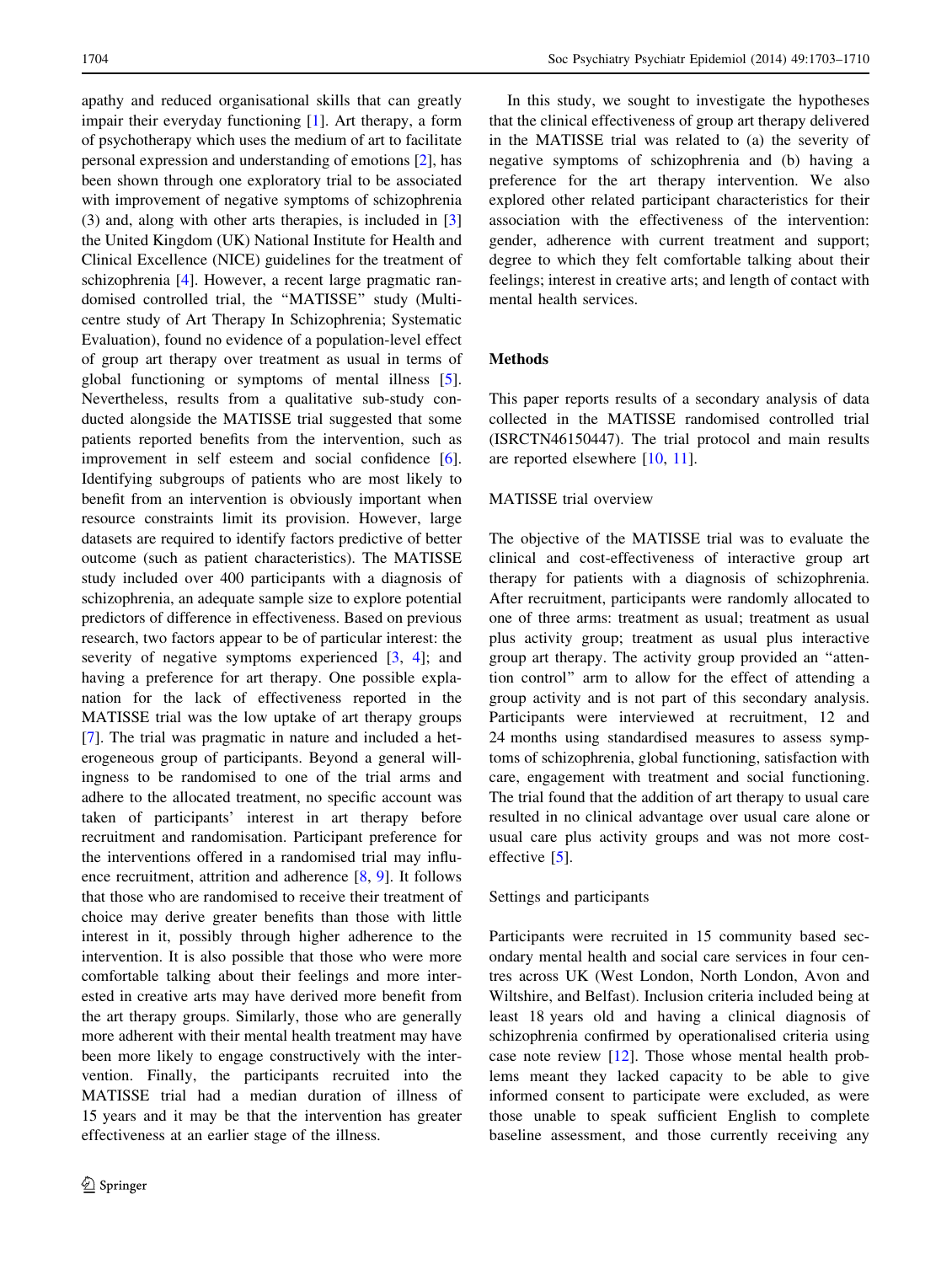form of arts therapy (art, drama, dance, music, body psychotherapy). All participants had to be willing to take part in art therapy or activity groups and all provided written informed consent to participate in the trial.

# Intervention

Those randomised to art therapy were offered weekly sessions of 90 min for an average period of 12 months. Group art therapy was conducted in keeping with the recommendations of the British Association of Art Therapists [\[13](#page-7-0)] and reflected usual group art therapy delivered in the UK National Health Service. All groups were facilitated by art therapists registered with the Health Professions Council with previous experience of working with people with psychosis, and co-facilitated by another member of staff. A range of art materials were available and participants were encouraged to use them to express themselves freely and spontaneously. Art therapists generally adopted a supportive approach, offering empathy and encouragement; they rarely provided symbolic interpretations of interpersonal process or images to participants. Within this framework, therapists used a range of interventions thought appropriate to each participant. All art therapists received monthly supervision from a senior art therapist in each centre. Senior members of the study team assessed the degree to which art therapy was delivered in accordance with the study protocol guidance by reviewing proforma completed by the art therapists after each session.

Treatment as usual comprised access to standard care from secondary mental health services, including care coordination, pharmacotherapy, and referral to other therapies as clinically indicated, with the exception of arts therapies.

### Measures

The Positive and Negative Syndrome Scale (PANSS) [[14\]](#page-7-0) is a standardised measure of symptom severity for patients with schizophrenia. It comprises 30 items completed through a structured interview with the researcher. Each item is scored from 1 (pathology absent) to 7 (extreme pathology), and items are summed to give a total score from 30 to 210. The scale can be divided into three subscales: positive, negative and general symptoms of schizophrenia.

The Morisky scale [\[15](#page-7-0)] is a four-item self-report scale that assesses participants' non-adherence to medication. Items are rated from 0 to 4, with four indicating poorer adherence.

The Engagement and Acceptance Scale (EAS) [\[16](#page-7-0)] is a four-item scale completed by the participant's care coordinator that assesses the degree to which the participant is engaged with mental health services. Each item is rated from 0 to 4 with a total score from 0 to 16, with higher scores reflecting greater engagement.

At baseline, participants were asked whether they had a preference for any one arm of the study (treatment as usual, activity group, art therapy group, or no preference). They were advised that their answer would not affect the outcome of randomisation. Two additional questions were also asked at the baseline interview, each rated from 1 to 5. The first assessed participants' views of creative activities (1—I like being creative and make opportunities to do creative things in everyday life; 5—I avoid doing creative things). The second assessed the degree to which they felt at ease talking about thoughts and feelings (1—I am very comfortable describing what I think and feel; 5—I am unable to describe what I think and feel).

#### Subgroups

Subgroups were defined a priori, according to clinical relevance or to median values of assessment measures. Two subgroups were defined to test our primary hypotheses and the others were used to explore other possible interactions.

In keeping with previous literature [\[17,](#page-7-0) [18\]](#page-7-0), a score of 20 or more on the negative symptoms subscale of the PANSS was used to define participants with a high severity of negative symptoms. For our preference subgroup analysis, participants who expressed a preference for art therapy at recruitment were compared to those who reported a preference for other trial arms or no preference.

Other subgroups were defined as follows; those with less than and more than 10 years contact with mental health services; those with good adherence to medication (Morisky scale score 0) and poor adherence (Morisky scale score 1–4); those with greater and poorer engagement with services (above and below the Engagement and Acceptance Scale median score of 12); those who liked creative activities (score 1 or 2 on our scale) and those who did not (score 3–5); those who were more at ease talking about their feelings (score 1 on our scale) and those who were not (score 2–5).

#### Statistical analysis

A detailed statistical analysis plan was developed before data analysis commenced and is available online [\[19](#page-7-0)]. Participants were compared according to their allocation arm, independently of their adherence with the intervention (intention-to-treat). When comparing proportions,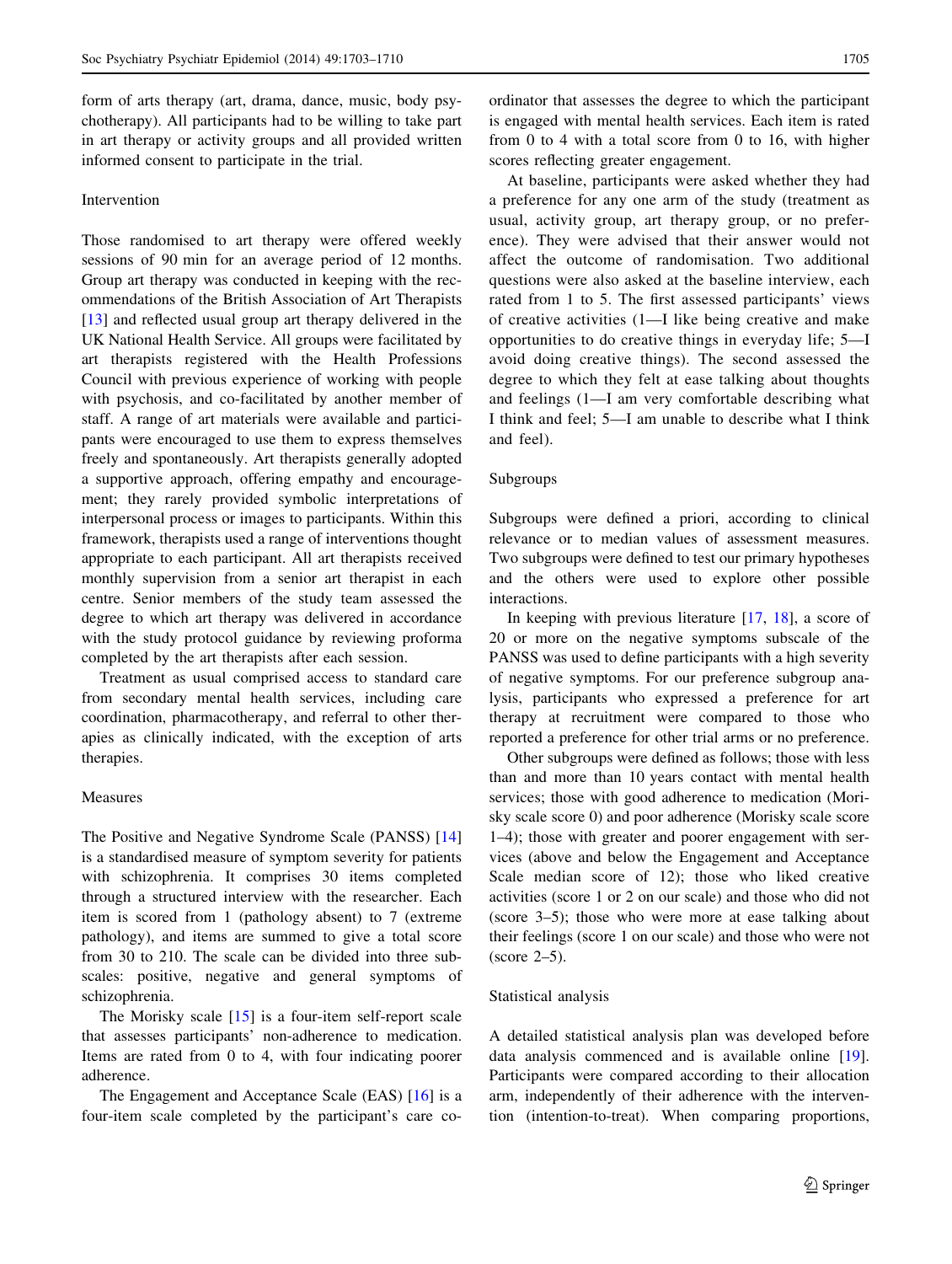#### Fig. 1 Study flow chart



Pearson's Chi-squared and Fisher's exact tests were used as appropriate. The main analysis compared PANSS score at 12 months using a mixed-effect linear model, adjusting for baseline PANSS and recruitment site (random effect). The analysis was first carried out stratifying by subgroup of interest to estimate the intervention effect within each subgroup, and reported graphically in a forest-type plot. The moderative effects of the subgroups on the outcome were then tested by including an interaction term (subgroup by randomisation arm). A significant interaction parameter indicates that the effect of the intervention is not the same in each subgroup and that the subgroup is a ''modification factor'' for the effectiveness of the intervention. For continuous variables, the presence of a linear interaction (variable by randomisation arm) was also tested. Time since diagnosis was also log-transformed to test for a possible non-linear interaction. Regarding missing data, subgroups were only defined based on observed data. For the outcome (PANSS) at 12 months and at baseline, if a majority of the syndromes had been assessed and few  $(\leq 10 \%)$  were missing, they were imputed by regression imputation. If more than 10 % of items were missing, the total PANSS was considered as missing. Attrition and reasons for missingness were compared between arms.

All statistical tests are two-sided, and significance considered at the 5 % level. All differences between trial arms are reported for art therapy compared to treatment as usual. The statistical software Stata (version 12, for Windows) was used for all analyses.

### Results

## Participants

A total of 649 patients from 15 participating sites were assessed for eligibility and 417 were enrolled into the trial, including 277 randomised to either treatment as usual  $(n = 137)$  or art therapy  $(n = 140)$  (Fig. 1). A total of 45 randomised participants (16 %) could not be included in the analysis for various reasons (see Fig. 1). The attrition rates at 12 months and the reason for attrition did not significantly differ by arm  $[\chi^2(1) = 0.17, P = 0.68$  and Fisher's exact  $P = 0.65$ , respectively]. Attrition rates varied by study sites (Fisher's exact  $P < 0.001$ ), but no other baseline characteristics were significantly related to attrition. The amount of missing data was low: nine participants (3.2 %) had some of their PANSS items at baseline or follow-up imputed for the analysis.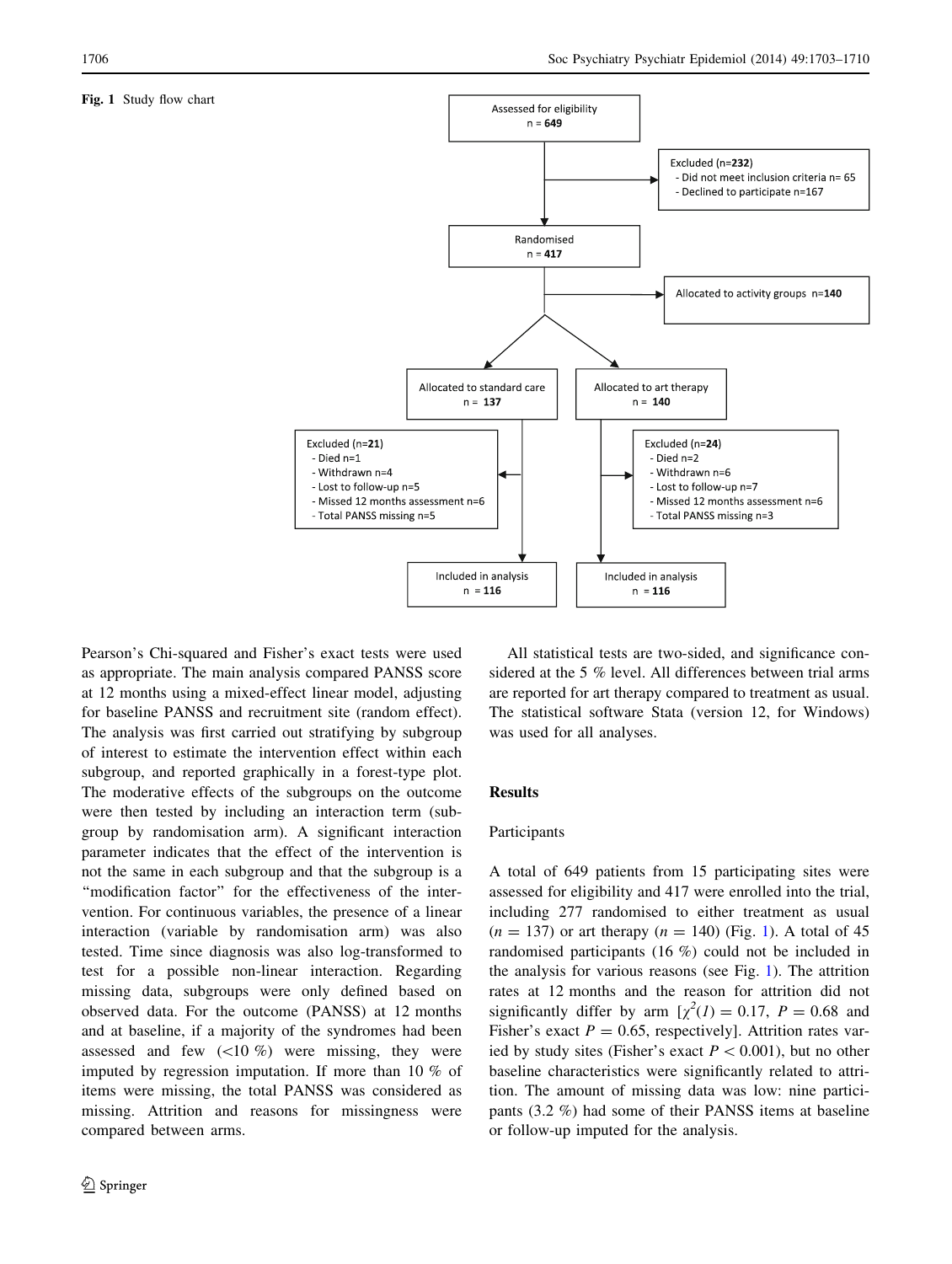#### <span id="page-4-0"></span>Table 1 Attendance and outcome by subgroup of participants

| Subgroup                     | Frequency<br>$n(\%)$ | Attendance $\geq$ 2<br>sessions $n (\%)^a$ | $P$ value<br>attendance | PANSS score at<br>12 months<br>Mean (SD) |             | Adjusted <sup>b</sup><br>difference<br>$(95 \% CI)$ | $P$ value<br>subgroup<br>interaction | $P$ value<br>linear<br>interaction |
|------------------------------|----------------------|--------------------------------------------|-------------------------|------------------------------------------|-------------|-----------------------------------------------------|--------------------------------------|------------------------------------|
|                              |                      |                                            |                         | TAU                                      | <b>ART</b>  |                                                     |                                      |                                    |
| Overall                      | 232 (100)            | 67/116 (58)                                |                         | 70.9 (24.5)                              |             | 72.7 (27.1) $-0.3$ (-5.4 to 4.8)                    |                                      |                                    |
| Primary subgroups            |                      |                                            |                         |                                          |             |                                                     |                                      |                                    |
| Negative symptoms            |                      |                                            |                         |                                          |             |                                                     |                                      |                                    |
| No $(<20)$                   | 136 (59)             | 37/65 (57)                                 | 0.740                   | 61.9(19.7)                               | 62.0(17.3)  | $-0.6$ (-6.5 to 5.2)                                | 0.741                                | 0.437                              |
| Yes $(\geq 20)$              | 95 (41)              | 30/50 (60)                                 |                         | 85.2 (24.8)                              | 87.0 (31.0) | $0.5$ (-8.4 to 9.4)                                 |                                      |                                    |
| Baseline arm preference      |                      |                                            |                         |                                          |             |                                                     |                                      |                                    |
| Preference for ART           | 93 (43)              | 27/39 (69)                                 | 0.073                   | 73.2 (25.8)                              | 76.6 (30.6) | $2.5$ (-6.0 to 10.9)                                | 0.473                                |                                    |
| Other                        | 125(57)              | 35/68 (51)                                 |                         | 67.9(23.1)                               | 70.2(25.1)  | $-1.2$ (-7.9 to 5.5)                                |                                      |                                    |
| <b>Exploratory subgroups</b> |                      |                                            |                         |                                          |             |                                                     |                                      |                                    |
| Gender                       |                      |                                            |                         |                                          |             |                                                     |                                      |                                    |
| Male                         | 158 (68)             | 40/72 (56)                                 | 0.539                   | 70.6(22.5)                               | 71.0(25.2)  | $-0.9$ (-6.9 to 5.1)                                | 0.686                                |                                    |
| Female                       | 74 (32)              | 27/44 (61)                                 |                         | 72.0(30.1)                               | 75.4 (30.1) | $1.0$ (-8.7 to 10.7)                                |                                      |                                    |
| Time since diagnosis         |                      |                                            |                         |                                          |             |                                                     |                                      |                                    |
| $<$ 10 years                 | 46 (21)              | 16/23(70)                                  | 0.234                   | 75.8 (28.1)                              |             | 74.1 $(24.8)$ -2.5 $(-14.6 \text{ to } 9.5)$        | 0.756                                | 0.700                              |
| $\geq$ 10 years              | 172 (79)             | 48/86 (56)                                 |                         | 70.6 (23.9)                              |             | 72.2 (28.6) $-0.8$ ( $-6.6$ to 5.1)                 |                                      |                                    |
| Adherence to medication      |                      |                                            |                         |                                          |             |                                                     |                                      |                                    |
| Good<br>$(Morisky = 0)$      | 114 (50)             | 34/60 (57)                                 | 0.780                   | 68.3 (23.8)                              | 71.9 (26.9) | $0.3$ (-7.0 to 7.6)                                 | 0.768                                | 0.614                              |
| Poor (Morisky $\geq 1$ )     | 113(50)              | 32/54 (59)                                 |                         | 73.5 (25.2)                              | 72.4 (27.2) | $-1.4$ (-8.8 to 6.0)                                |                                      |                                    |
| Engagement and acceptance    |                      |                                            |                         |                                          |             |                                                     |                                      |                                    |
| Poor (EAS $<$ 12)            | 82 (51)              | 22/41 (54)                                 | 0.927                   | 80.7 (23.7)                              | 83.5 (33.7) | $-3.0$ ( $-12.5$ to 6.4)                            | 0.786                                | 0.600                              |
| Good (EAS $\geq$ 12)         | 78 (49)              | 20/38 (53)                                 |                         | 69.6(26.3)                               |             | 68.6 (23.9) $-0.9$ (-10 to 8.2)                     |                                      |                                    |
| Creative activities          |                      |                                            |                         |                                          |             |                                                     |                                      |                                    |
| Enjoy more $(<3)$            | 153 (67)             | 45/71 (63)                                 | 0.250                   | 68.1 (25.4)                              | 69.4 (26.6) | $-0.6$ ( $-6.8$ to 5.7)                             | 0.913                                | 0.580                              |
| Enjoy less $(\geq 3)$        | 74 (33)              | 22/42 (52)                                 |                         | 77.5(21.1)                               | 77.6 (28.3) | $0.2$ (-9.2 to 9.6)                                 |                                      |                                    |
| Talking about thoughts       |                      |                                            |                         |                                          |             |                                                     |                                      |                                    |
| Comfortable $(<2)$           | 82 (36)              | 16/34 (47)                                 | 0.098                   | 71.7 (26.9)                              | 68.2(26.1)  | $0.9$ ( $-7.3$ to $9.1$ )                           | 0.894                                | 0.672                              |
| Uncomfortable $(\geq 2)$     | 146 (64)             | 51/80 (64)                                 |                         | 70.1 (22.9)                              | 74.4 (27.7) | $0.1$ (-6.7 to 6.8)                                 |                                      |                                    |

ART art therapy arm, TAU treatment as usual arm, SD standard deviation, EAS Engagement and Acceptance Scale

<sup>a</sup> Intervention arm only. %, proportion of patients in this subgroup in the intervention arm who attended at least two sessions of art therapy <sup>b</sup> Difference between trial arms, adjusted for baseline PANSS score and clustering by site

Participants had a median age of 41 years old, and 68 % were male. The median duration of illness was 15 years, 32 % had been admitted to an inpatient psychiatric unit in the previous 12 months, and 95 % were prescribed antipsychotic medication. Some participants had previous experience of art therapy (29 %), and 11 % had experienced another form of creative therapy.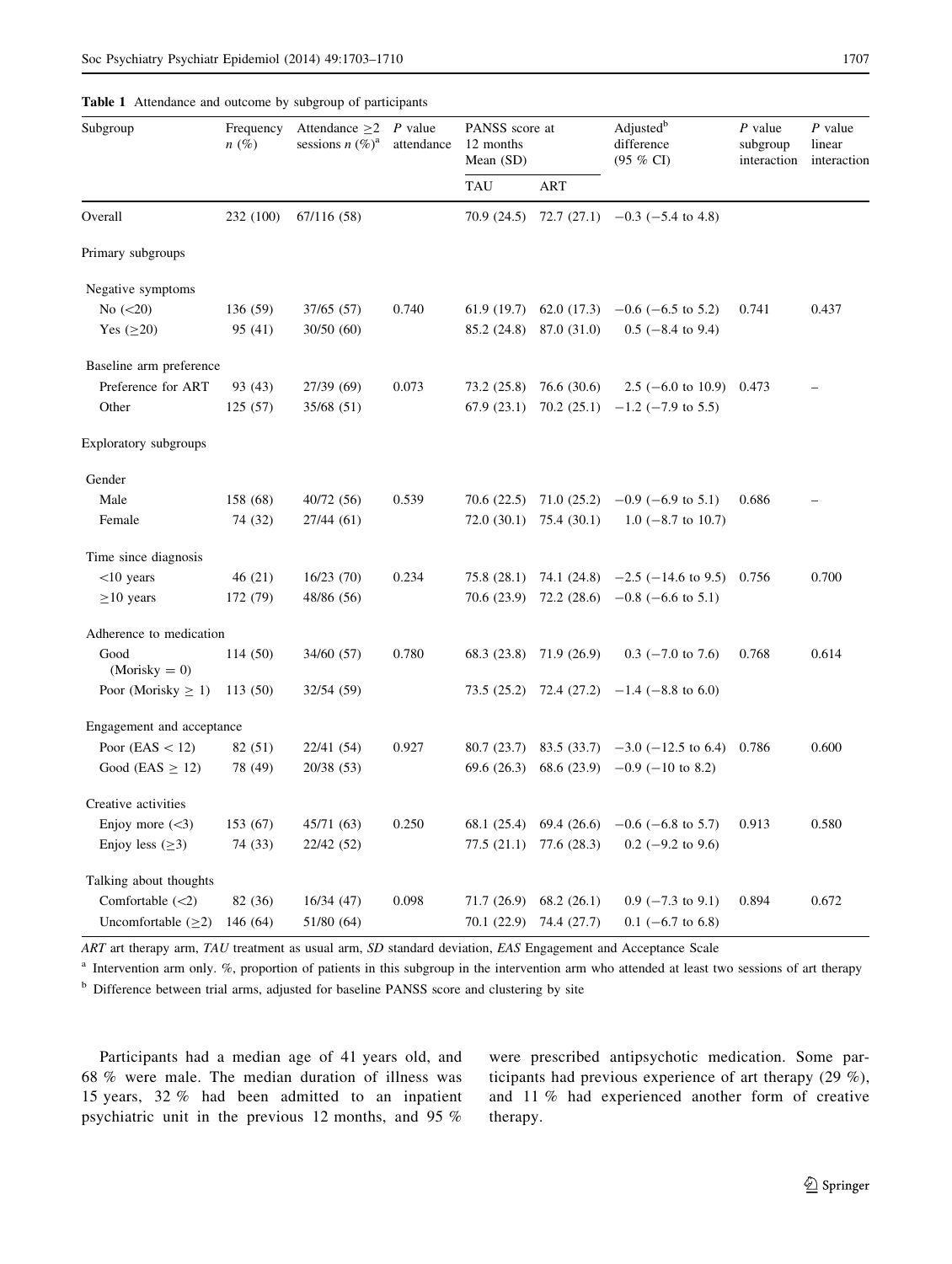

Fig. 2 Forest plot of mean difference between arms in PANSS at 12 months, by subgroup of participants. Estimated mean difference (and 95 % CI) in PANSS score at 12 months, adjusted for baseline PANSS and site. The size of the square is proportional to the number of observations. The solid vertical line represents zero difference, and the *dashed vertical line* the overall mean difference. ART art therapy arm, TAU treatment as usual arm

# Attendance

Overall, attendance to the art therapy sessions was poor, with 39 % of those allocated not attending any sessions, and a median number of 11 sessions attended for the remainder over the 12 month intervention period (range 1–51).

The proportion of participants who attended at least two sessions of art therapy is reported for each subgroup in Table [1](#page-4-0). There was a suggestion of higher attendance in patients who had expressed a preference for art therapy when they were recruited [69 vs. 51 %,  $\chi^2(1) = 3.2$ ,  $P = 0.073$ ], and for those who reported that they were comfortable speaking about their thoughts and feelings [64 vs. 47 %,  $\chi^2(1) = 2.7, P = 0.098$ ].

Relationship between subgroups and effectiveness of art therapy

The estimated effect of art therapy, according to the subgroups of interest, is reported in Table [1](#page-4-0) and plotted in Fig. 2. In the subgroup of participants with more severe negative symptoms, the adjusted mean difference between arms in PANSS at 12 months was of 0.5 points [95 % confidence intervals (CI)  $(-8.4 \text{ to } 9.4)$ ]. The effect of the intervention did not differ between patients with or without severe negative symptoms [interaction  $= 1.7, 95\%$  CI  $(-8.6 \text{ to } 12.1), \chi^2(1) = 0.11, P = 0.741$ . Similarly, when testing for the PANSS negative subscale score as a linear modification factor, the interaction term was not significant [interaction = 0.3, 95 % CI (-0.4 to 1.0),  $\chi^2(1) = 0.60$ ,  $P = 0.437$ , which suggests that the effectiveness of the intervention was not associated with the severity of negative symptoms as assessed at baseline.

In the subgroup of participants who expressed a preference for art therapy at recruitment, those in the intervention arm had on average a 2.5 higher PANSS score at 12 months [95  $%$  CI (-6.0 to 10.9)], and there was no significant difference in effect between those with or without a preference for art therapy [interaction  $= 3.9$ , 95 % CI (-6.7 to 14.5),  $\chi^2(1) = 0.51$ ,  $P = 0.473$ .

None of the other exploratory subgroups showed significant differences in intervention effect  $[\chi^2(I)]$  range: 0.01–0.31, P range: 0.580–0.914] (Table [1\)](#page-4-0).

## **Discussion**

We found no difference in the clinical effectiveness of group art therapy in participants with more severe negative symptoms, or between those with and without a preference for art therapy. We found no significant moderating effect on art therapy effectiveness of the other participant characteristics we explored.

In its 2009 guidelines on the management of schizophrenia [\[4](#page-7-0)], NICE recommended offering arts therapies, particularly to people with negative symptoms. This recommendation was based on the 2009 guidelines (reference: NICE (2009)), which reviewed six randomised trials of arts therapies. The trials were of varying quality, but generally suggested that creative therapies were associated with reduction of negative symptoms [\[4](#page-7-0)]. Most of these trials investigated music therapy, but one exploratory trial of art therapy also showed an effect on negative symptoms [\[3](#page-7-0)]. Negative symptoms of schizophrenia may be associated with difficulty engaging in psychological therapies, and art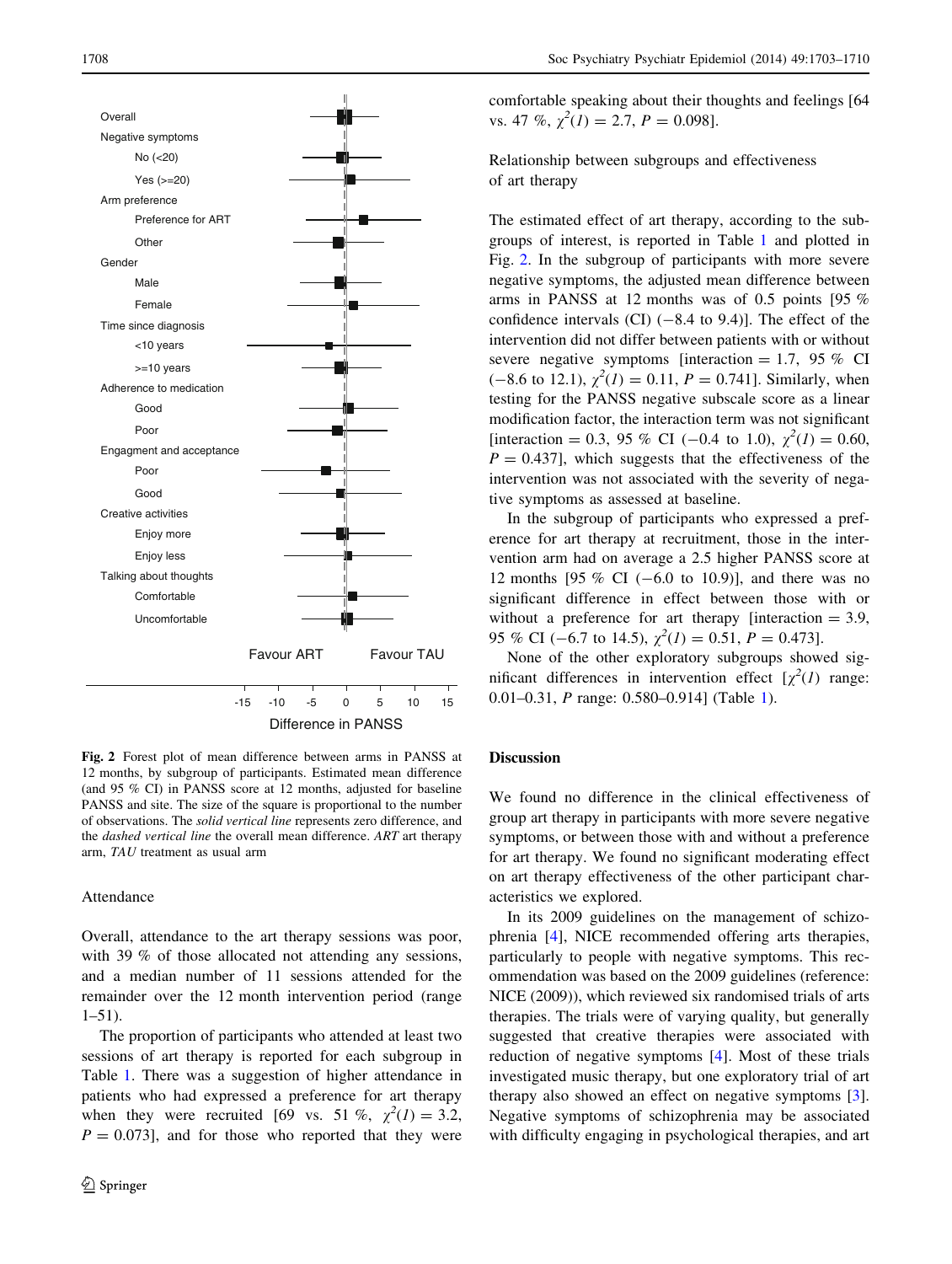therapy may therefore be a suitable non-verbal alternative for such patients. In theory, it might be expected that interventions based on non-verbal expression that include a social interaction element, such as interactive group art therapy, could impact positively on the negative symptoms of schizophrenia such as poor social rapport and emotional withdrawal. However, the main analysis of the MATISSE randomised trial did not find any effect of art therapy on negative symptoms at 12 and 24 months. The present analysis has further corroborated this finding: art therapy was not found to be more effective for those with more severe negative symptoms. There are a number of reasons why the findings from the MATISSE study may have differed from those reported by Richardson et al. Firstly Richardson's study was an exploratory trial with high attrition and multiple outcomes. The difference observed between groups in ratings of negative symptoms was around statistical significance level and may have been observed by chance alone. Secondly, the form of art therapy delivered may have differed from that delivered in the MATISSE study, although they were both based on similar guidelines [\[13](#page-7-0), [20](#page-7-0), [21](#page-7-0)]. Finally, outcomes in the MATISSE study were assessed longer after recruitment (12 months) than in the Richardson et al. study (6 months) and thus, any initial clinical gains noted by Richardson et al. may have dissipated over time.

Our second hypothesis explored the possibility that art therapy may be more effective in patients who expressed a preference for the intervention and might therefore be more likely to engage with it. MATISSE was a pragmatic trial, and included participants who may not have been enthusiastic or knowledgeable about art therapy. Restricting the analysis to those who expressed a preference for art therapy potentially offers a better estimate of the efficacy of the intervention in those willing to engage with it. We found that participants who expressed a preference for art therapy appeared to have a slightly higher attendance but this did not result in greater benefit. This finding is consistent with a systematic review of ''preference trials'' by King et al. [\[22](#page-7-0)] which showed little difference in effectiveness between those allocated to their arm of preference, and those randomly allocated. It may also be explained by the absence of any overall effect of art therapy in the main MATISSE study even after controlling for adherence to the intervention [\[5](#page-7-0)].

Eligibility criteria in the MATISSE study were broad. In view of the small effect observed when group art therapy was offered to all patients with a diagnosis of schizophrenia, and the resources involved in delivering such an intervention, it is important to identify patients who appear the most likely to benefit from it [\[6](#page-7-0)]. Subgroup analysis can also shed light on the therapeutic mechanisms of an intervention and generate hypothesis on why it may or may not have work. We therefore performed exploratory analyses to investigate whether other participant characteristics were associated with the effectiveness of the intervention. However, we did not identify any subgroups of participants for whom art therapy appeared more effective. These findings concur with the main findings of the MATISSE study.

The MATISSE study is the largest randomised evaluation of art therapy for schizophrenia to date and provided sufficient data to investigate potential heterogeneity of the effect of art therapy between subgroups. The main pitfall of subgroup analysis is the increased risk of chance findings when multiple unjustified comparisons are performed [[23,](#page-7-0) [24](#page-7-0)]. This risk was reduced by restricting the number of subgroups, and making the distinction between our two primary hypotheses and further exploratory subgroups. Another risk of subgroup analysis is if researchers identify significant effect modifiers "by chance" during exploration of the data, and become more likely to publish this finding. This is why it is essential for subgroup analyses to be specified a priori and to report all analyses performed [[23,](#page-7-0) [24](#page-7-0)]. Although this secondary analysis was not planned as early as the trial design stage (and with knowledge of the main trial result), the analysis plan and scale cut-offs were agreed before any exploration of possible effect modifiers. The analysis plan [[19\]](#page-7-0) was then made publicly available before commencing the analysis, to provide transparency and prevent selective reporting. However, as the trial was not designed to test for interactions, these secondary analyses may have been under powered, since such analyses require larger sample sizes, and non-statistically significant effects do not demonstrate the absence of interactions. Nevertheless, the sample size is sufficient to rule out any important differences between subgroups. The general limitations of the MATISSE trial, as reported in Crawford et al. [\[5](#page-7-0)], also apply to this analysis: the use of 'closed' art therapy groups set up specifically for the trial could explain the low attendance, even in those who expressed a preference for art therapy; the small size of the groups, which may have limited social interactions between participants; the intervention may have offered benefits in the shorter term, or on other outcomes valued by the patients not assessed in the study [[6\]](#page-7-0). The exploratory analyses performed have further limitations, for example non-standardised single item Likert-type scale was used to assess the degree to which participants felt comfortable talking about their feelings and their interest in creative arts. Also, although no interaction with time of illness was seen overall, due to small numbers in this subgroup, it was not possible to asses if those recently diagnosed (e.g. within 6 months) could have shown greater benefits.